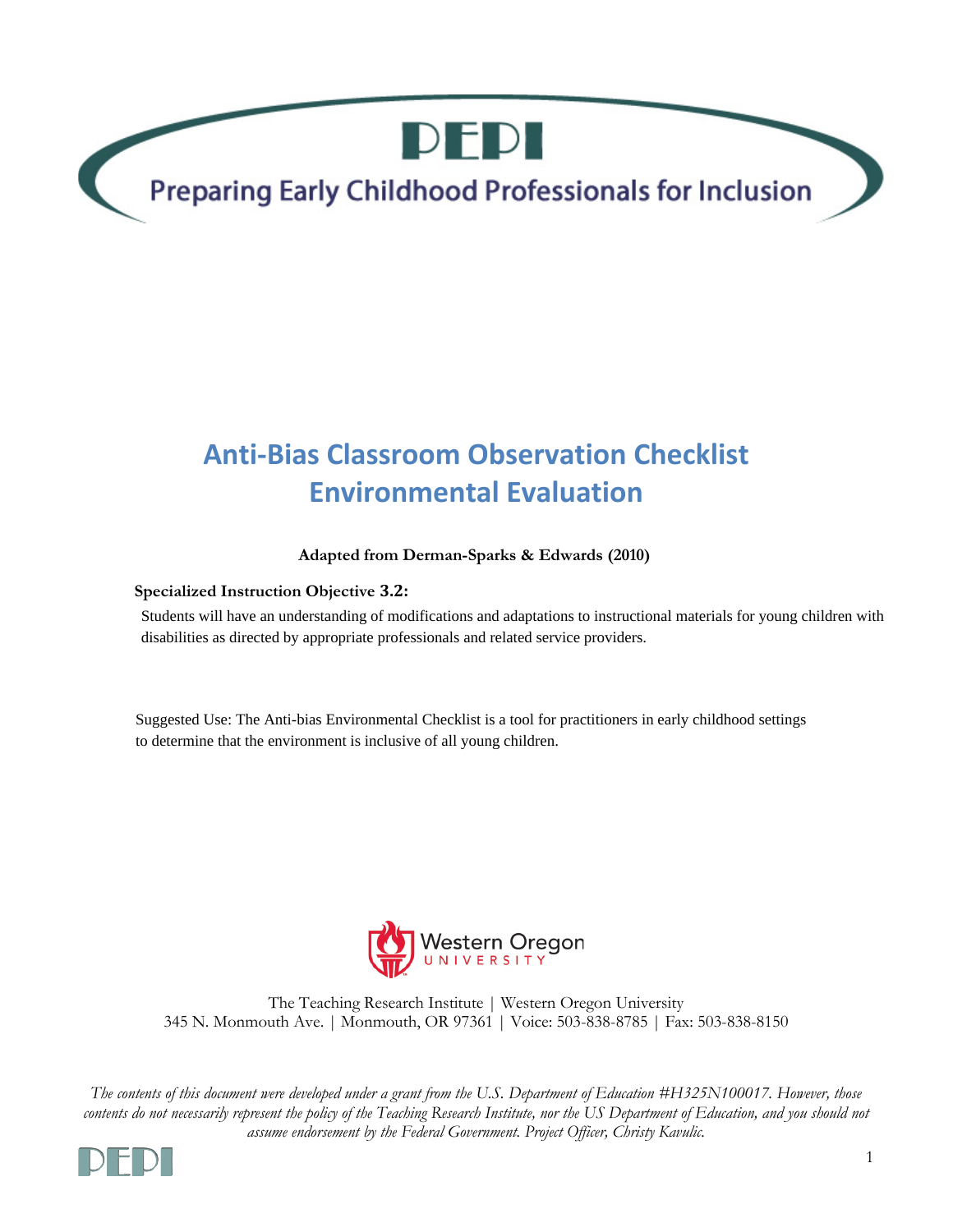## **Anti-Bias Classroom Observation Checklist Environmental Evaluation**

| Name                                                                 | Date of Observation |  |
|----------------------------------------------------------------------|---------------------|--|
| Child Care Center                                                    |                     |  |
|                                                                      |                     |  |
| Permission from Director and Classroom Teacher (signatures required) |                     |  |
|                                                                      |                     |  |
|                                                                      | (Teacher) Date      |  |

Your task is to observe the classroom environment and take objective notes on what you see. You are not there to evaluate or judge the environment. You do not have permission to interact with the children.

You are there to look for elements of an anti-bias classroom and to reflect on your own biases and attitudes, and how this may affect your own teaching style and practices.

This observation should take about an hour to complete.

Please answer the following questions regarding the Center you are observing. You can use the notes column to write any specific observations for each question that you think are important.

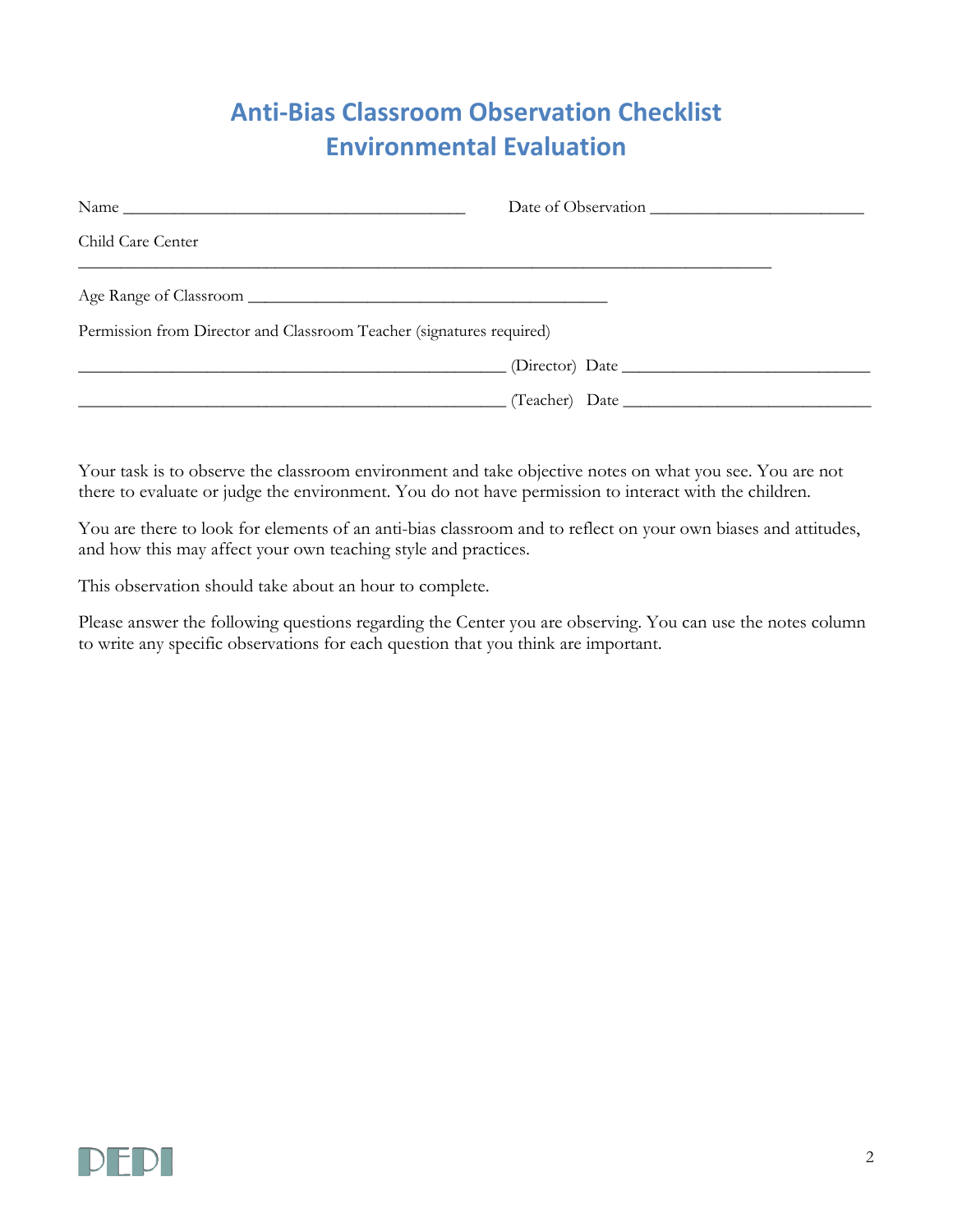## **Anti-Bias Classroom Observation Checklist Environmental Evaluation**

## IMAGES: POSTERS, DRAWINGS, PHOTOGRAPHS, PUZZLES, AND GAMES

| Criteria                                                                                                                                                                                                                                                                                      | Yes/No | <b>Notes</b> |
|-----------------------------------------------------------------------------------------------------------------------------------------------------------------------------------------------------------------------------------------------------------------------------------------------|--------|--------------|
| 1. Do the images around the classroom appear to represent<br>all the children, families, and staff in the program?                                                                                                                                                                            |        |              |
| 2. Is there a balance in the images among the different<br>groups (i.e., there is not just a token representation of one<br>or two images for certain groups)?                                                                                                                                |        |              |
| 3. If the classroom population is racially/ethnically<br>homogeneous, are there images present of the major<br>racial/ethnic groups in the community?                                                                                                                                         |        |              |
| 4. Are there images present that accurately reflect the daily<br>lives of the families in the community (e.g., a variety of<br>work settings, and family recreational activities)?                                                                                                            |        |              |
| 5. Is there a fair balance of images of women and men<br>doing tasks at work and in the home?                                                                                                                                                                                                 |        |              |
| 6. Are there images of elderly people from various<br>backgrounds doing a variety of activities?                                                                                                                                                                                              |        |              |
| 7. Are there images of people with different abilities from<br>various backgrounds shown at work and with their<br>families? (Please note if any of the images show the person<br>with a disability being dependent or passive.)                                                              |        |              |
| 8. Do the images reflect the diversity of family structures<br>present in the community (e.g., hetero and homosexual<br>parents, one-parent and two-parent families, interracial and<br>multiethnic families, families with adopted children,<br>families with members who have a disability? |        |              |
| 9. Do the images of important individuals (past and<br>present) reflect a diversity of racial/ethnic, gender, and<br>physical/cognitive ability, and include people who<br>participate(d) in struggles for social justice?                                                                    |        |              |

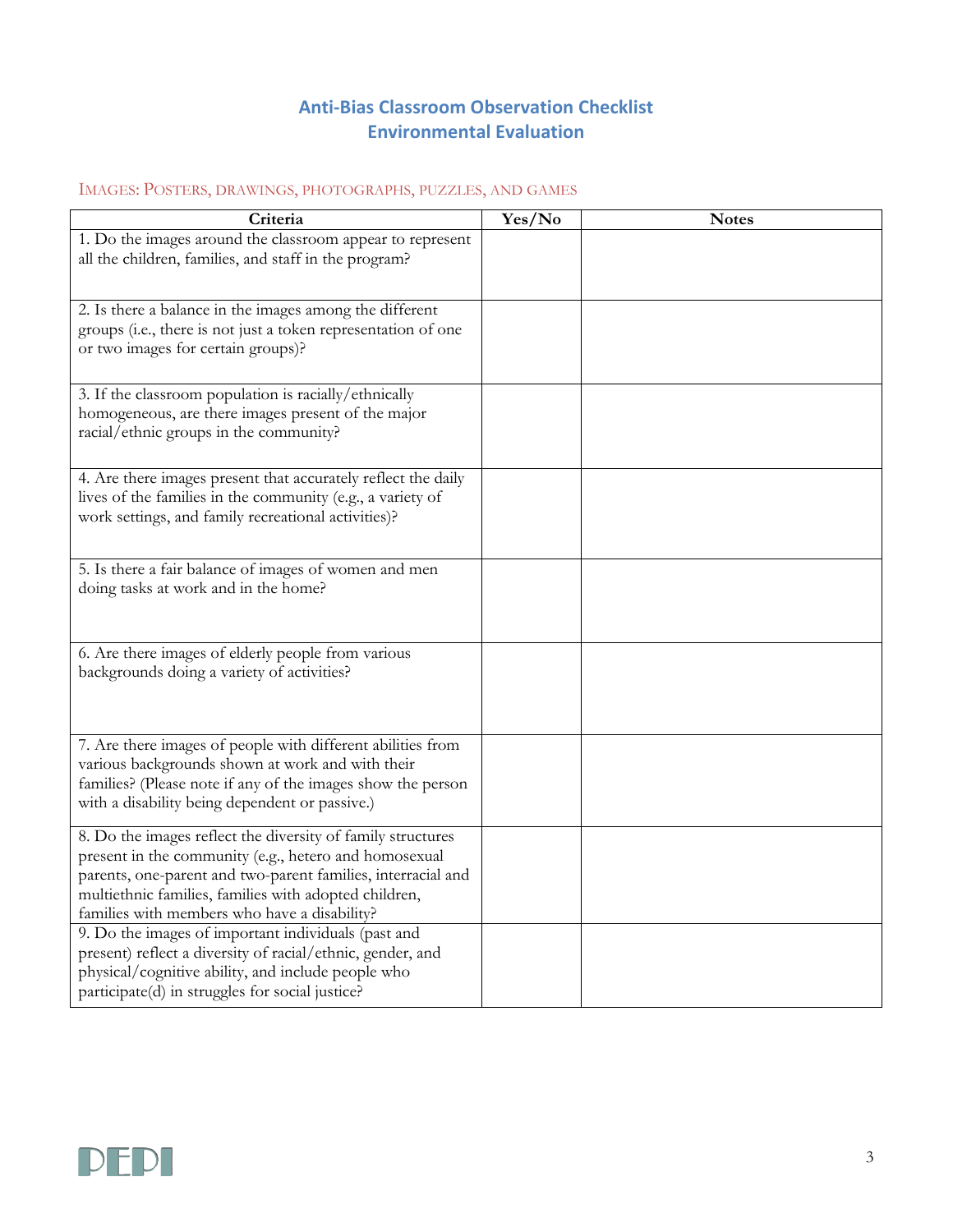BOOKS **Criteria Yes/No Notes** 1. Do the children's books reflect diversity of gender roles, racial and cultural backgrounds? 2. Do the children's books depict a variety of family structures and income levels? 3. Do the children's books feature individuals with special needs and a range of abilities? 4. Do the children's books show people from all the above backgrounds and abilities in an accurate portrayal of their daily lives? 5. Are the children's books available in languages other than English, especially those languages spoken by children, families, and staff in the program and in the community? 6. Do the children's books include lifecycle and holiday celebrations representing all the children and families at the center?

## TOYS, MATERIALS, AND EQUIPMENT

| Criteria                                                       | Yes/No | <b>Notes</b> |
|----------------------------------------------------------------|--------|--------------|
| 1. In the dramatic play areas, are there items for a diversity |        |              |
| of gender play – e.g., tools and space for working in and      |        |              |
| out of the house, rooms in the house other than a kitchen,     |        |              |
| male and female work and play costumes?                        |        |              |
| 2. In the dramatic play areas, is there diversity in the       |        |              |
| personal objects, toys and pretend food that reflects a wide   |        |              |
| range of cultural and ethnic backgrounds?                      |        |              |
| 3. In the dramatic play areas, is there accessibility for use  |        |              |
| by children with physical, visual or auditory special needs?   |        |              |
| 4. In the dramatic play areas, are there child size and child  |        |              |
| height mirrors?                                                |        |              |
|                                                                |        |              |
| 5. During your observation, were the children exposed to       |        |              |
| music from various cultural styles (pre-recorded or created    |        |              |
| in the classroom)?                                             |        |              |
| 6. In the art materials, are there a variety of colors of      |        |              |
| crayons, paints, play dough, and collage materials that the    |        |              |
| children can use to represent their own skin tone?             |        |              |
| 7. Do the dolls and action figures represent a diversity of    |        |              |
| groups - e.g., gender, race/ethnicity, culture, occupation,    |        |              |
| physical ability?                                              |        |              |
| 8. Do the other toys and games in the classroom reflect a      |        |              |
| diversity of groups?                                           |        |              |
|                                                                |        |              |

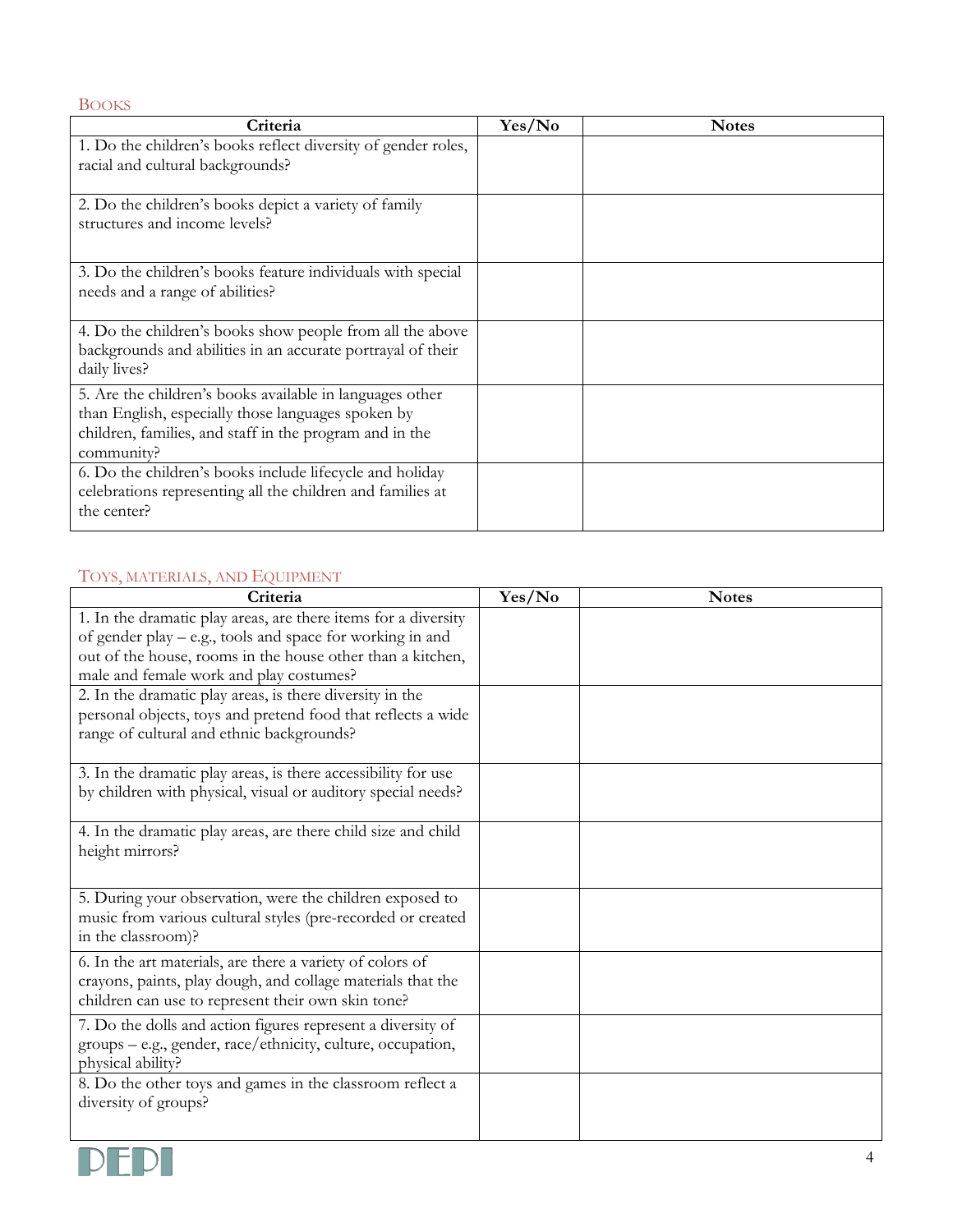#### STAFF INTERACTIONS

| Criteria                                                      | Yes/No | <b>Notes</b> |
|---------------------------------------------------------------|--------|--------------|
| 1. Do teachers/caregivers pick up on nonverbal cues and       |        |              |
| verbal expressions of interest at the same speed with both    |        |              |
| girls and boys? (If no, please note which group's interests   |        |              |
| and cues seem to be picked up more quickly.)                  |        |              |
| 2. Do teachers/caregivers pick up on nonverbal cues and       |        |              |
| verbal expressions of interest with children with             |        |              |
| disabilities?                                                 |        |              |
|                                                               |        |              |
| 3. Do teachers/caregivers pick up on nonverbal cues and       |        |              |
| verbal expressions of interest with children of color?        |        |              |
|                                                               |        |              |
|                                                               |        |              |
|                                                               |        |              |
| 4. Do teachers/caregivers offer girls and boys the same       |        |              |
| access to physical activities and playground equipment? (If   |        |              |
| no, please note which group gets more access.)                |        |              |
|                                                               |        |              |
| 5. Do teachers/caregivers allow both girls and boys the       |        |              |
| freedom to express their feelings? (If no, please note which  |        |              |
| group has more freedom to express their feelings.)            |        |              |
|                                                               |        |              |
| 6. Do teachers/caregivers help or assist girls and boys       |        |              |
| equally? (If no, please note which group gets more help.)     |        |              |
|                                                               |        |              |
|                                                               |        |              |
| 7. Do teachers/caregivers help and protect all children       |        |              |
| equally? (If no, please note which group gets more help.)     |        |              |
|                                                               |        |              |
|                                                               |        |              |
|                                                               |        |              |
| 8. Do teachers/caregivers create opportunities for children   |        |              |
| with physical or cognitive limitations to interact actively   |        |              |
| and independently with materials and the other children?      |        |              |
|                                                               |        |              |
| 9. Do teachers/caregivers respond to an aggressive act in     |        |              |
| the same way no matter the gender, race/ethnicity, or         |        |              |
| disability status of the child? (If no, please note which     |        |              |
| group gets a more or less harsh response.)                    |        |              |
|                                                               |        |              |
| 10. For children who speak languages or dialects other than   |        |              |
| English, is there an attempt by staff to learn and use key    |        |              |
| words and phrases in their language?                          |        |              |
|                                                               |        |              |
| 11. Do the teachers/caregivers use visual aids, gestures, and |        |              |
| physical prompts to children with cognitive disabilities or   |        |              |
| limited language skills?                                      |        |              |
|                                                               |        |              |
|                                                               |        |              |